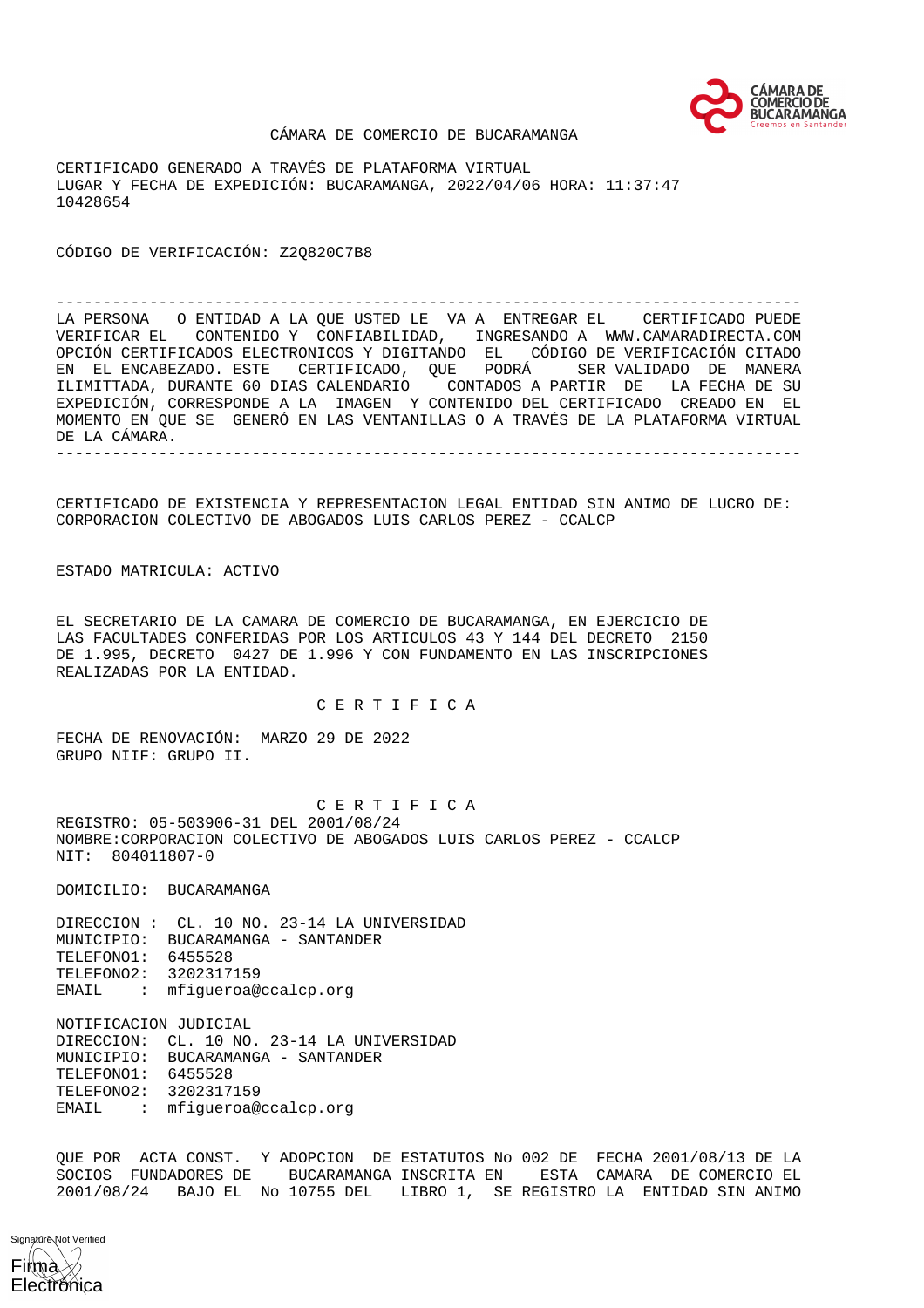PAGINA 2

DE LUCRO DENOMINADA CORPORACION COLECTIVO DE ABOGADOS LUIS CARLOS PEREZ

 C E R T I F I C A QUE POR ACTA NO. 020 DE FECHA 2014/12/10 DE ASAMBLEA EXTRAORDINARIA DE ASOCIADOS, INSCRITA EN ESTA CAMARA DE COMERCIO EL 2014/12/23, BAJO EL NO. 48801 DEL LIBRO 1, CONSTA: CAMBIO DE RAZON SOCIAL A: CORPORACION COLECTIVO DE ABOGADOS LUIS CARLOS PEREZ - CCALCP

 C E R T I F I C A QUE DICHA SOCIEDAD/ENTIDAD HA SIDO REFORMADA POR LOS SIGUIENTES DOCUMENTOS: DOCUMENTO NUMERO FECHA ENTIDAD CIUDAD INSCRIPC. ACTA 04 2004/03/28 ASAMBLEA GEN BUCARAMANGA 2004/07/07 ACTA 020 2014/12/10 ASAMBLEA EXT BUCARAMANGA 2014/12/23

# C E R T I F I C A

#### VIGENCIA ES: INDEFINIDA

## C E R T I F I C A

OBJETO SOCIAL: QUE POR ACTA NO. 020 DE FECHA 2014/12/10 DE ASAMBLEA EXTRAORDINARIA DE ASOCIADOS, ANTES CITADA, CONSTA: REFORMA ESTATUTOS, ARTICULO 5° DEL OBJETO. LA CCALCP TIENE COMO OBJETO PROPENDER POR LA TRANSFORMACION SOCIAL, CONTRIBUIR A LA PROMOCION, PROTECCION Y DEFENSA DE LOS DERECHOS HUMANOS Y DE LOS PUEBLOS, EN LOS TERMINOS DE LOS ARTICULOS 93, 95 NUMERAL 3, 4, 5, 214 NUMERAL 2 DE LA CONSTITUCION NACIONAL Y DE LOS CONVENIOS Y PACTOS INTERNACIONALES DE DERECHOS HUMANOS, AUNANDO ESFUERZOS CON OTRAS ORGANIZACIONES NACIONALES E INTERNACIONALES QUE TENGAN EL MISMO OBJETO. ARTICULO 6° OBJETIVOS. LA CORPORACION TENDRA COMO OBJETIVOS ENTRE OTROS LOS SIGUIENTES: A-CONTRIBUIR EN LA FORMACION Y CAPACITACION DE LOS DIVERSOS SECTORES SOCIALES Y POPULARES ORGANIZADOS, EN LAS SIGUIENTES AREAS: JURIDICA, POLITICA Y DE PARTICIPACION CIUDADANA. B- ASISTIR Y ASESORAR JURIDICAMENTE A SECTORES SOCIALES, POPULARES, PERSONAS NATURALES Y JURIDICAS, QUE SEAN VICTIMAS DE VIOLACIONES A LOS DERECHOS HUMANOS, CRIMENES DE LESA HUMANIDAD E INFRACCIONES AL DERECHO INTERNACIONAL HUMANITARIO. C- PROPENDER POR LA VIGENCIA EFECTIVA DE LOS DERECHOS HUMANOS Y POR EL RESPETO A LA SOBERANIA Y LA AUTODETERMINACION DE LOS PUEBLOS, POR EL DERECHO A LA PAZ CON JUSTICIA SOCIAL, LA DEFENSA DEL TERRITORIO Y LA PROTECCION DEL AMBIENTE. D- IMPULSAR LA DIFUSION Y APLICACION DEL DERECHO INTERNACIONAL HUMANITARIO Y EL DERECHO INTERNACIONAL DE LOS DERECHOS HUMANOS. E- INICIAR ACCIONES CON EL PROPOSITO DE PREVENIR LA VIOLACION DE LOS DERECHOS HUMANOS E INFRACCIONES AL DERECHO INTERNACIONAL HUMANITARIO. F-PROPENDER POR LA REPARACION POLITICA, MORAL Y MATERIAL DE LAS VICTIMAS Y DE LA SOCIEDAD, QUE INCLUYE: LA INVESTIGACION Y SANCION A LOS RESPONSABLES DE LAS VIOLACIONES DE LOS DERECHOS HUMANOS Y LAS INDEMNIZACIONES QUE CORRESPONDAN PARA EVITAR LA IMPUNIDAD, ASI COMO LA BUSQUEDA DE VERDAD, JUSTICIA Y REPARACION INTEGRAL, EXIGIENDO TAMBIEN GARANTIAS DE NO REPETICION. G- APORTAR EN EL ANALISIS DE LA REALIDAD SOCIOPOLITICA, PARA CONTRIBUIR EN LA TRANSFORMACION DE LA SOCIEDAD. H- ELABORAR INVESTIGACIONES DE TIPO SOCIAL, QUE APORTEN ELEMENTOS CRITICOS AL ANALISIS DE LA REALIDAD NACIONAL. I-PROPENDER POR EL EJERCICIO Y LA APLICACION DEL DERECHO CON ENFOQUE DE GENERA, DIFERENCIAL, CONSTITUCIONAL, GARANTISTA, PROGRESISTA, PLURALISTA Y DEMOCRATICO. J- HACER CONVENIOS Y CONTRATAR CON ENTIDADES PUBLICAS Y PRIVADAS SOBRES LOS ANTERIORES OBJETIVOS. K-PROPENDER POR EL EJERCICIO ALTERNATIVO DEL DERECHO. (TEORIA CRITICA/MARXISTA DEL DERECHO: AL SERVICIO DEL PUEBLO) ARTICULO 7° ACCIONES. PARA CUMPLIR LOS OBJETIVOS LA CORPORACION DESARROLLARA LAS SIGUIENTES ACCIONES: A-ADELANTAR ACCIONES JURIDICAS A NIVEL NACIONAL E INTERNACIONAL, CUYO PROPOSITO SEA LA BUSQUEDA DE VERDAD, JUSTICIA Y REPARACION INTEGRAL, PROCURANDO UN LITIGIO ESTRATEGICO, EMBLEMATICO Y DE IMPACTO, DE TAL MANERA QUE EXISTA UNA TUTELA JUDICIAL EFECTIVA. B- PUBLICAR Y DIFUNDIR LAS INVESTIGACIONES QUE SOBRE LA REALIDAD REGIONAL, NACIONAL E INTERNACIONAL QUE LIDERE LA CCALCP. C-PROMOVER, ORGANIZAR Y DESARROLLAR ESPACIOS QUE PROPENDAN A LA FORMACION,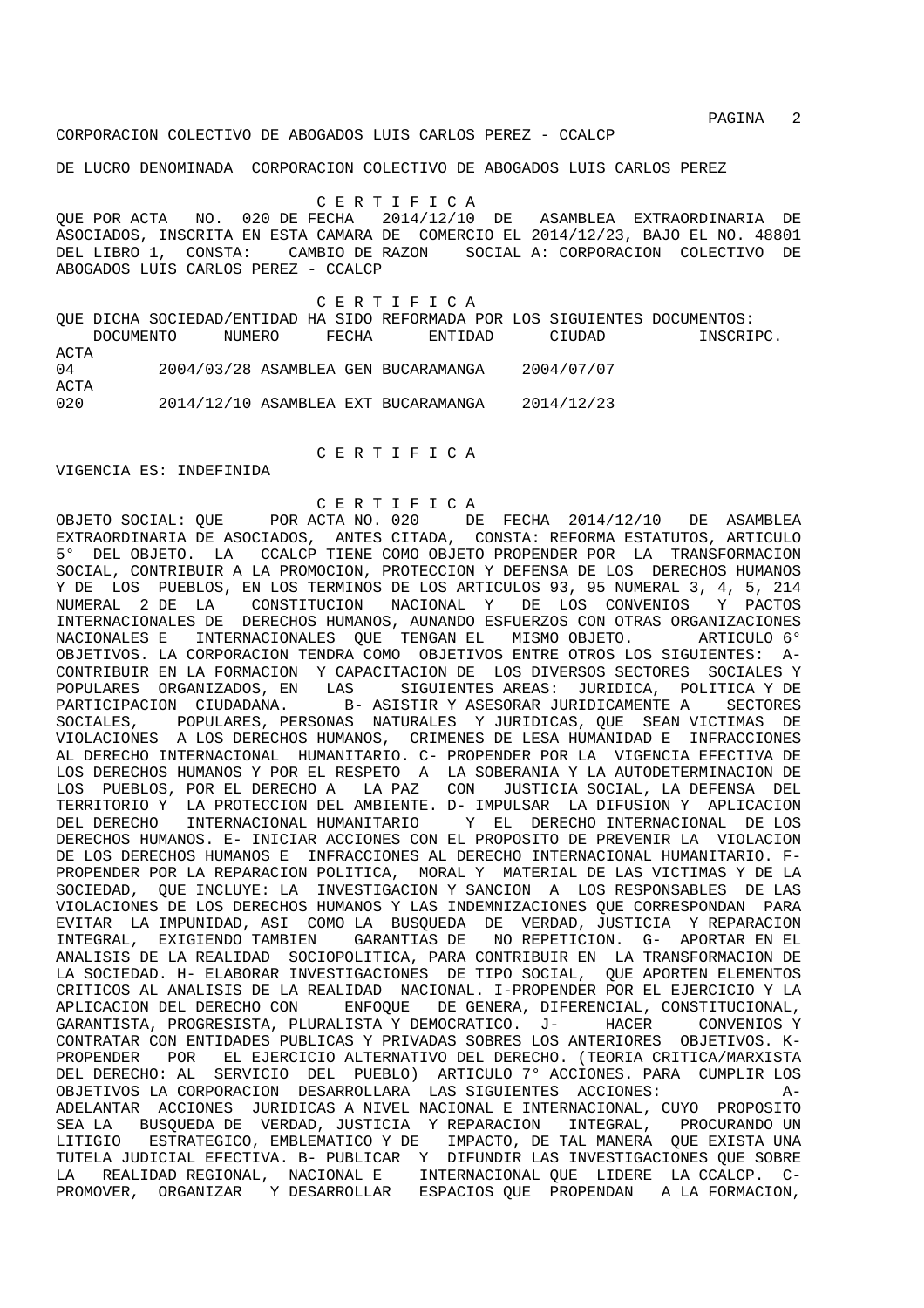PAGINA 3

### CORPORACION COLECTIVO DE ABOGADOS LUIS CARLOS PEREZ - CCALCP

INFORMACION Y EDUCACION EN TEMAS RELACIONADOS CON EL RESPETO A LOS DERECHOS HUMANOS Y DERECHOS INTERNACIONAL HUMANITARIO. D- PARTICIPAR EN CURSOS, SEMINARIOS, FOROS, PANELES, CONFERENCIAS Y OTROS EVENTOS QUE CONTRIBUYAN A LA INFORMACION, EDUCACION Y FORMACION DE LA POBLACION EN MATERIA DE DERECHOS HUMANOS Y DEL DERECHO INTERNACIONAL HUMANITARIO. E- PROPENDER POR EL FORTALECIMIENTO DE LAS RELACIONES CON PERSONAS Y ORGANIZACIONES NACIONALES Y EXTRANJERAS, QUE TENGAN COMO OBJETIVO LA PROMOCION Y DEFENSA DE LOS DERECHOS HUMANOS Y DEL DERECHO INTERNACIONAL HUMANITARIO. F- VELAR POR LA PROMOCION Y EL CUMPLIMIENTO DE LOS INSTRUMENTOS Y MECANISMOS NACIONALES E INTERNACIONALES, QUE CONSAGRAN LA PROMOCION Y DEFENSA DE LOS DERECHOS HUMANOS Y DEL DERECHO INTERNACIONAL HUMANITARIO. G- ADELANTAR ACCIONES PREVENTIVAS, PARA EVITAR VIOLACIONES DE LOS DERECHOS HUMANOS Y DEL DERECHOS INTERNACIONAL HUMANITARIO, COMO PUEDEN SER: COMISIONES DE VERIFICACION, MISIONES HUMANITARIAS, INFORMES DE DERECHOS HUMANOS, ALERTAS TEMPRANAS, MEDIDAS CAUTELARES Y PROVISIONES ANTE LA CIDH, ETC. H- PROPENDER POR LA AFILIACION, ASOCIACION, ARTICULACION DE CCALCP CON OTRAS ORGANIZACIONES AFINES, PLATAFORMAS O REDES DE ORDEN NACIONAL E INTERNACIONAL, CON EL PROPOSITO DE AFIANZAR LA PROTECCION, PROMOCION Y DEFENSA DE LOS DERECHOS HUMANOS Y DEL DERECHO INTERNACIONAL HUMANITARIO. I.GESTIONAR LA OBTENCION DE SERVICIOS QUE CONTRIBUYAN AL BIENESTAR GENERAL DE LAS PERSONAS DE LA CCALCP. J- ASESORAR Y APORTAR PROFESIONALES A ENTIDADES INTERGUBERNAMENTALES, A FUNCIONARIOS/AS Y ENTIDADES ESTATALES, EN AQUELLOS ASUNTOS QUE BUSQUEN LA PREVENCION, PROTECCION Y DEFENSA DE LOS DERECHOS HUMANOS Y DEL DERECHO INTERNACIONAL HUMANITARIO. K- RESCATAR, IMPULSAR Y DIFUNDIR EL PENSAMIENTO JURIDICO Y POLITICO DEL DOCTOR LUIS CARLOS PEREZ, DESDE SU PERSPECTIVA JURIDICO PENAL.

### C E R T I F I C A

PATRIMONIO: EL CAPITAL SOCIAL SERA DE DIEZ MILLONES DE PESOS. EL PATRIMONIO DE LA CORPORACION ESTARA CO NSTITUIDO POR TODOS LOS BIENES MUEBLES E INMUE BLES QUE INGRESEN POR CONCEPTO DE APORTES DE COOPERACION, DONACIONES Y VALO RES QUE PERCIBA DE LAS ENTIDADES PUBLICAS Y PRIVADAS,LOS INGRESOS PROVENIEN TES DE SUS ACTIVIDADES, O POR CUALQUIER OTRO CONCEPTO.

 C E R T I F I C A REPRESENTANTE LEGAL: ES EL PRESIDENTE. EL VICEPRESIDENTE REEMPLAZA AL PRESIDEN TE EN SUS AUSENCIAS TEMPORALES, Y APOYARLO EN LA ORGANIZACION Y DESARROLLO DE LOS PLANES GENERALES DE LA CORPORACION.

 C E R T I F I C A QUE POR ACTA No 020 DE 2014/12/10 DE ASAMBLEA EXTRAORDINARIA DE ASOCIADOS INSCRITA EN ESTA CAMARA DE COMERCIO EL 2014/12/23 BAJO EL No 48802 DEL LIBRO 1, CONSTA: CARGO NOMBRE PRESIDENTE FIGUEROA CORTES JULIA ADRIANA DOC. IDENT. C.C. 63494227 VICEPRESIDENTE CASTELLANOS RONCANCIO CLAUDIA LILIANA DOC. IDENT. C.C. 37729988

#### C E R T I F I C A

FACULTADES DEL REPRESENTANTE LEGAL: QUE POR ACTA NO. 020 DE FECHA 2014/12/10 DE ASAMBLEA EXTRAORDINARIA DE ASOCIADOS, ANTES CITADA, CONSTA: REFORMA ESTATUTOS, ARTICULO 20° FUNAIONES DEL/LA PRESIDENTE/A. SON FUNCIONES DEL/LA PRESIDENTE/A: A- PRESIDIR LAS SESIONES DE LA JUNTA DIRECTIVA Y DE LA ASAMBLEA B- CONVOCAR EN ASOCIO CON EL/LA SECRETARIO/A LAS SESIONES ORDINARIAS O EXTRAORDINAREAS DE LA ASAMBLEA GENERAL Y DE LA JUNTA DIRECTIVA. RENDIR LOS INFORMES SOBRE DESARROLLO Y TAREAS DE LA CCALCP. C- REPRESENTAR LEGALMENTE LA CORPORACION EN TODOS LOS ACTOS PUBLICOS Y PRIVADOS, Y EN LOS CASOS CONTEMPLADOS EN LOS PRESENTES ESTATUTOS. D- FIRMAR LA CORRESPONDENCIA EN ASOCIO DEL/LA SECRETARIO/A, VIGILAR EL CUMPLIMIENTO DE LOS DISPUESTOS POR LA JUNTA DIRECTIVA Y FIRMAR LOS CHEQUES EN ASOCIO CON OTRO/A INTEGRANTE DE LA JUNTA DIRECTIVA. E- SER EJECUTOR/A DE LAS POLITICAS DEFINIDAS POR LA ASAMBLEA GENERAL Y POR LA JUNTA DIRECTIVA, AL IGUAL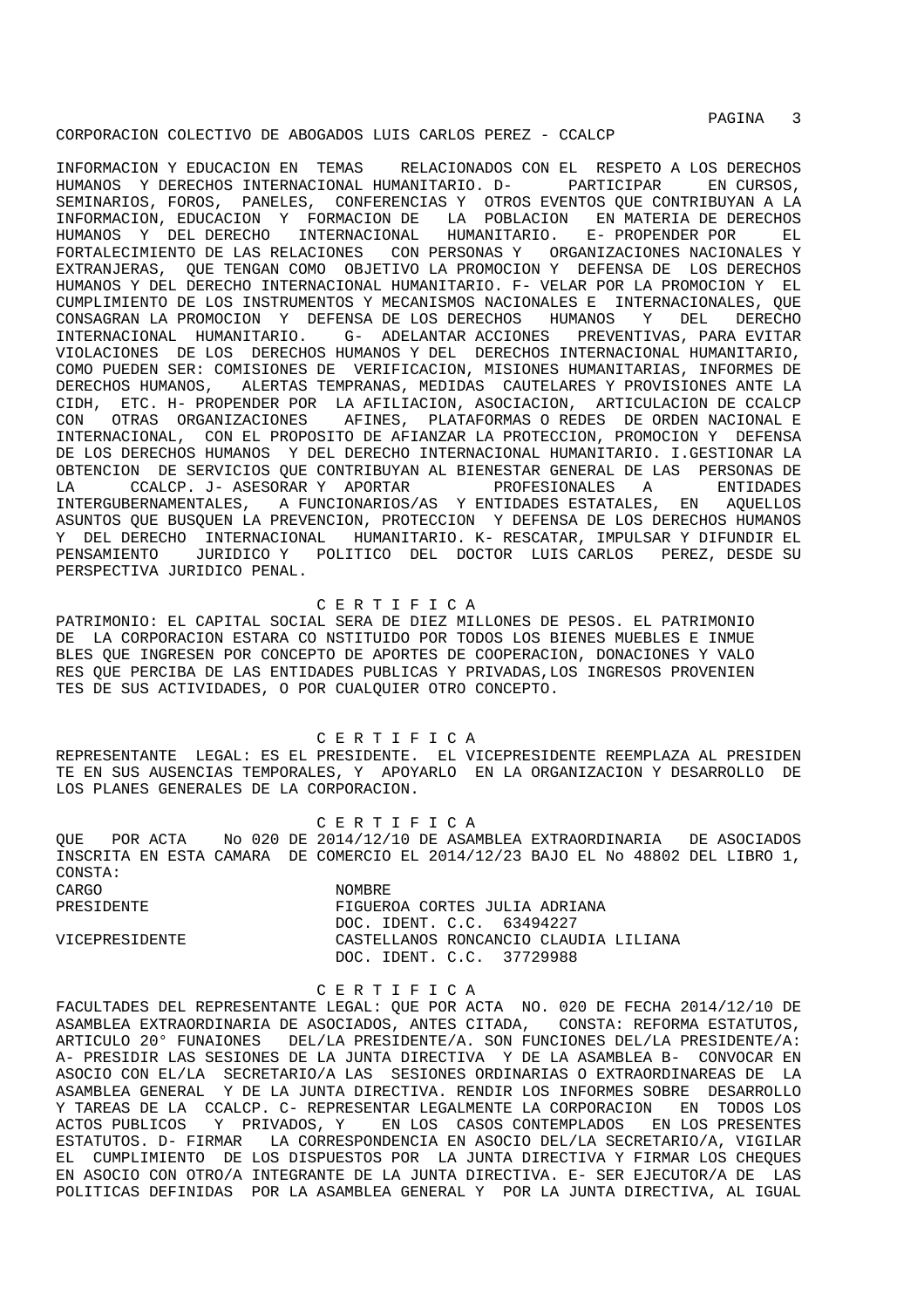PAGINA 4

CORPORACION COLECTIVO DE ABOGADOS LUIS CARLOS PEREZ - CCALCP

QUE RENDIR CUENTAS E INFORMES SOBRE SU GESTION Y FUNCIONES. F- VIGILAR EL FUNCIONAMIENTO ADMINISTRATIVO, MANEJAR, INVERTIR Y ADMINISTRAR LOS RECURSOS DE LA CCALCP EN COORDINACION CON LA JUNTA DIRECTIVA AJUSTANDOSE A LOS CRITERIOS FIJADOS POR LA ASAMBLEA GENERAL. G- LAS DEMAS QUE SEAN ASIGNADOS POR LA ASAMBLEA Y LA JUNTA DIRECTIVA DE ACUERDO CON LOS PRESENTES ESTATUTOS, EL REGLAMENTO Y EL MANUAL ADMINISTRATIVO.

 C E R T I F I C A JUNTA DIRECTIVA: QUE POR ACTA No 020 DE 2014/12/10 DE ASAMBLEA EXTRAORDINARIA DE ASOCIADOS INSCRITA EN ESTA CAMARA DE COMERCIO EL 2014/12/23 BAJO EL No 48802 DEL LIBRO 1, CONSTA: P R I N C I P A L E S

> FIGUEROA CORTES JULIA ADRIANA C.C. 63494227 CASTELLANOS RONCANCIO CLAUDIA LILIANA C.C. 37729988 CASTELLANOS ACOSTA CLAUDIA MARCELA C.C. 52884262 MALDONADO MOJICA JUDITH C.C. 37511163

 C E R T I F I C A CIIU-CODIFICACION ACTIVIDAD ECONOMICA

ACTIVIDAD PRINCIPAL : 9499 ACTIVIDADES DE OTRAS ASOCIACIONES N.C.P.

ACTIVIDAD SECUNDARIA : 6910 ACTIVIDADES JURÍDICAS

C E R T I F I C A

QUE LA ENTIDAD SE ENCUENTRA SOMETIDA A LA INSPECCION, VIGILANCIA Y CONTROL DE LA SECRETARIA JURIDICA DE LA GOBERNACION DE SANTANDER EN CONSECUENCIA ESTA OBLIGADA A CUMPLIR CON LAS NORMAS QUE RIGEN ESTA CLASE DE ENTIDADES.

NO APARECE INSCRIPCION POSTERIOR DE DOCUMENTOS QUE MODIFIQUE LO ANTES ENUNCIADO EXPEDIDO EN BUCARAMANGA, A 2022/04/06 11:37:47 - REFERENCIA OPERACION 10428654

-------------------------------------------------------------------------------- LOS ACTOS DE REGISTRO AQUÍ CERTIFICADOS QUEDAN EN FIRME DIEZ DÍAS HÁBILES | DESPUÉS DE LA FECHA DE INSCRIPCIÓN, SIEMPRE QUE, DENTRO DE DICHO TERMINO, NO| | SEAN OBJETO DE LOS RECURSOS DE REPOSICIÓN ANTE ESTA ENTIDAD, Y / O | DE APELACIÓN ANTE LA SUPERINTENDENCIA DE INDUSTRIA Y COMERCIO.

| | | PARA EFECTOS DEL CÓMPUTO DE LOS TÉRMINOS LOS SÁBADOS NO SON DÍAS HÁBILES EN | LA CÁMARA DE COMERCIO DE BUCARAMANGA. | |

| EL PRESENTE CERTIFICADO NO CONSTITUYE CONCEPTOS FAVORABLES DE USO DE SUELO, | | NORMAS SANITARIAS Y DE SEGURIDAD. |

-------------------------------------------------------------------------------- --------------------------------------------------------------------------------

| I M P O R T A N T E |

| EL REGISTRO ANTE LAS CAMARAS DE COMERCIO NO CONSTITUYE APROBACION DE | ESTATUTOS. (ART.636 CODIGO CIVIL). LA PERSONA JURIDICA DE QUE TRATA ESTE CERTIFICADO SE ENCUENTRA SUJETA A LA INSPECCION, VIGILANCIA Y CONTROL DE LAS AUTORIDADES QUE EJERCEN ESTA FUNCION, POR LO TANTO DEBERA PRESENTAR ANTE LA AUTORIDAD CORRESPONDIENTE | EL CERTIFICADO DE REGISTRO RESPECTIVO, EXPEDIDO POR LA CAMARA DE COMERCIO, | | DENTRO DE LOS 10 DIAS HABILES SIGUIENTES A LA FECHA DE INSCRIPCION, MAS EL |